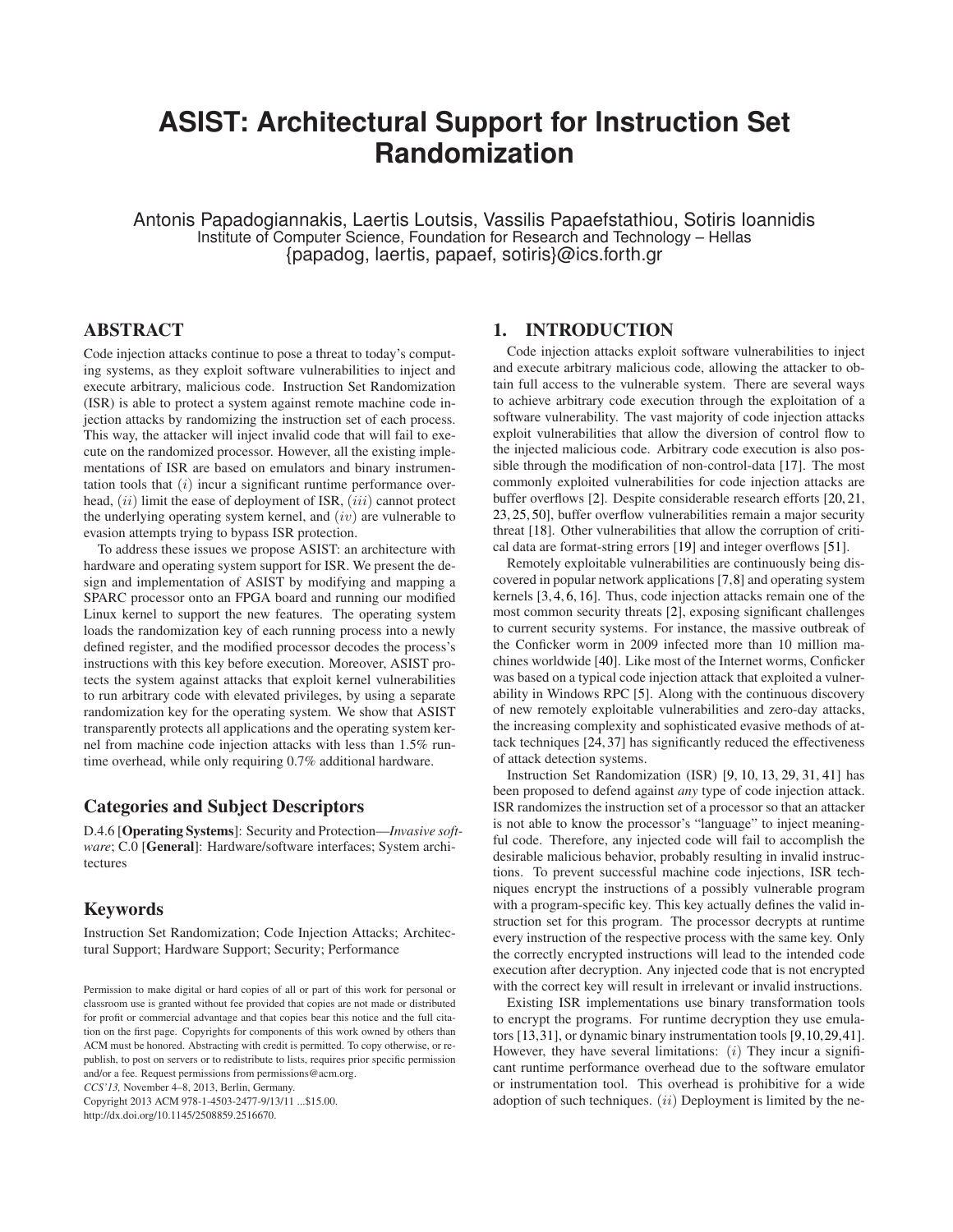cessity of several tools, like emulators, and manual encryption of the programs that are protected with ISR.  $(iii)$  They are vulnerable to code injection attacks into the underlying emulator or instrumentation tools. More importantly, they do not protect against attacks targeting kernel vulnerabilities [\[3,](#page-11-12) [4,](#page-11-13) [6,](#page-11-14) [16\]](#page-11-15), which are becoming an increasingly attractive target for attackers.  $(iv)$  Most ISR implementations are vulnerable to evasion attacks aiming to guess the encryption key and bypass ISR protection [\[48,](#page-11-26) [53\]](#page-11-27).

To address these issues we propose ASIST: a hardware/software scheme to support ISR on top of an unmodified ISA. Hardware extensions to enhance security have been proposed in the past [\[23,](#page-11-4) [28,](#page-11-28) [44,](#page-11-29) [50\]](#page-11-6). We advocate that hardware support for ISR is essential to guard against code injection attacks, at both user- and kernellevel, without incurring significant performance penalty at runtime.

ASIST uses distinct per-process keys and another key for the operating system kernel's code. To support runtime decryption at the CPU, we propose the use of two new registers in the ASIST-enabled processor: the *oskey* and *usrkey* registers, which contain the kernel's key and the user-level key of the running process. These registers are memory mapped and they are only accessible by the operating system via privileged instructions. Our implementation for the SPARC architecture maps these registers into a new Address Space Identifier (ASI). The operating system is responsible for reading or generating the key of each program at load time, and associating it with the respective process. It is also responsible for storing at the *usrkey* register the key of the next process scheduled for execution at a context switch. Whenever a trap to kernel is called, the CPU enters into supervisor mode and the value of the *oskey* register is used to decrypt instructions. When the CPU is not in supervisor mode, it decrypts each instruction using the *usrkey* register.

We explore two possible choices for implementing the decryption unit at the instruction fetch pipeline stage of the modified processor. We also implement two different encryption algorithms,  $(i)$  XOR and  $(ii)$  Transposition, and use different key sizes. Additionally, we compare two alternative techniques for encrypting the executable code:  $(i)$  statically, by adding a new section in ELF that contains the key and encrypting all code sections with this key using a binary transformation tool, and  $(ii)$  dynamically, by generating a random key at load time and encrypting with this key at the page fault handler all the memory mapped pages that contain code. The dynamic encryption approach can support dynamically linked shared libraries, whereas static encryption requires statically linked binaries. We discuss and evaluate the advantages of each approach in terms of security and performance. Our modified processor can also encrypt the return address at each function call and decrypt it before returning to caller. This way, ASIST protects the system from return-oriented programming (ROP) attacks [\[14,](#page-11-30) [45\]](#page-11-31), but not from jump-oriented programming (JOP) attacks [\[12\]](#page-11-32).

To demonstrate the feasibility of our approach we present the prototype implementation of ASIST by modifying the Leon3 SPARC V8 processor [\[1\]](#page-11-33), a 32-bit open-source synthesizable processor [\[26\]](#page-11-34). We also modified the Linux kernel 3.8 to support the implemented hardware features for ISR and evaluate our prototype. Our experimental evaluation results show that ASIST is able to prevent code injection attacks practically without any performance overhead, while adding less than 1% of additional hardware to support ISR with our design. Our results also indicate that the proposed dynamic code encryption at the page fault handler does not impose any significant overhead, due to the low page fault rate for pages with executable code. This outcome makes our dynamic encryption approach very appealing, as it is able to *transparently* encrypt any executable program, it generates a different random key at each execution, and it supports shared libraries with negligible overhead.

The main contributions of this work are:

- We propose ASIST: the first hardware-based support for ISR to prevent machine code injections without any performance overhead. We demonstrate the feasibility of hardware-based support for ISR by presenting the design, implementation, and experimental evaluation of ASIST.
- We introduce a dynamic code encryption technique that transparently encrypts pages with executable code at the page fault handler, using a randomly generated key for each execution. We show that this technique supports shared libraries and does not impose significant overhead to the system.
- We explore different choices for the decryption unit in hardware, we compare static and dynamic encryption, as well as different encryption algorithms and key sizes in order to improve the resistance of ISR against evasion attempts.
- We show that a hardware-based ISR implementation, like ASIST, is able to protect the system against attacks that exploit OS kernel vulnerabilities.
- We evaluated our prototype implementation with hardwareenabled ISR and we showed that it is able to prevent code injection attacks with negligible overhead.

# **2. INSTRUCTION SET RANDOMIZATION**

In this section we describe our threat model, give some background on ISR, and discuss the main limitations of existing implementations that emphasize the need for hardware support.

#### **2.1 Threat Model**

**Remote and local machine code injection attacks.** The threat model we address in this work is the remote or local exploitation of any software vulnerability that allows the diversion of the control flow to execute arbitrary, malicious code. We address vulnerabilities in the stack, heap, or BSS, e.g., any buffer overflow that overwrites the return address, a function pointer, or any control data. We focus on protecting the potentially vulnerable systems against *any* type of machine code injection attacks.

**Kernel vulnerabilities.** Remotely exploitable vulnerabilities on the operating system kernel [\[3,](#page-11-12) [4,](#page-11-13) [6,](#page-11-14) [16\]](#page-11-15) are becoming an increasingly attractive target for attackers. Our threat model includes code injection attacks based on kernel vulnerabilities. We propose an architecture that is capable of protecting the operating system kernel as well. We also address attacks that use a kernel vulnerability to run user-level code with elevated kernel privileges [\[32\]](#page-11-35).

**Return-to-libc and ROP attacks.** Instead of injecting new code into a vulnerable program, an attacker can execute existing code upon changing the control flow of a vulnerable system: re-direct the execution to existing library functions, attacks typically known as *return-to-libc* attacks [\[35\]](#page-11-36), or use existing instruction sequences ending with a *ret* instruction (called *gadgets*) to implement the attack, a technique known as*return-oriented programming* (ROP) [\[14,](#page-11-30) [45\]](#page-11-31). Although ISR protects a system against any type of code injection attacks, its threat model does not address return-to-libc and ROP attacks. Existing implementations of ISR follow this threat model. However, due to the rise of such attacks, we aim to protect systems from them using the same hardware.

**Key guessing attacks.** Existing ISR implementations are vulnerable to key guessing or key stealing attacks [\[48,](#page-11-26) [53\]](#page-11-27). This way, sophisticated attackers may be able to bypass the ISR protection mechanism, by guessing the key and then injecting and executing code that is correctly encoded with this key. In this work, we aim to design and implement ISR in a way that it will be very difficult for attackers to guess or infer the code randomization key.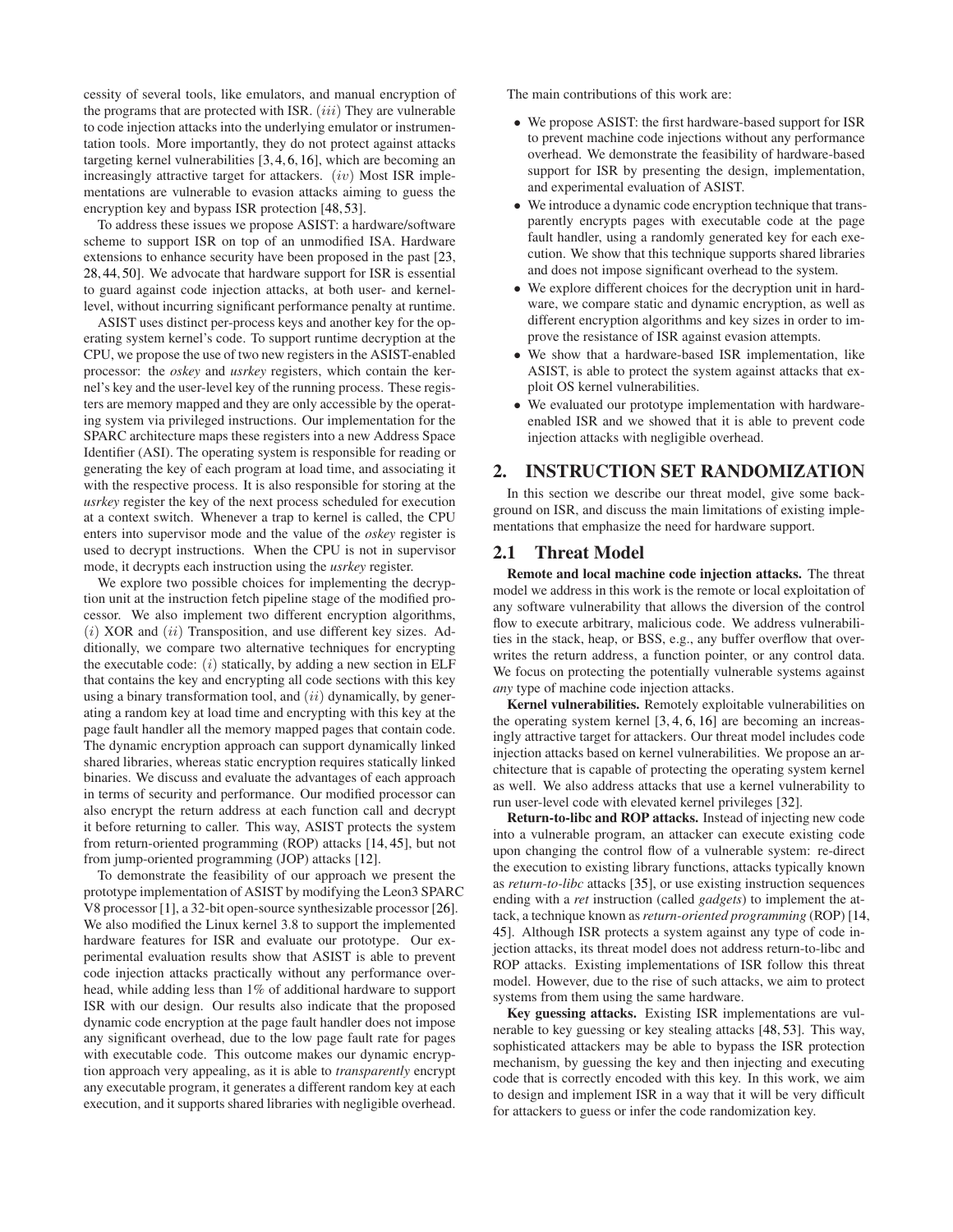| <b>ISR</b> Implementation | <b>Runtime</b><br>Overhead | <b>Shared</b><br><b>Libraries</b> | Self-modifying<br>Code | Hardware<br><b>Support</b> | <b>Encryption</b>                                                | <b>Dynamic</b><br><b>Encryption</b> | <b>Kernel</b><br>Protection | <b>ROP Prevention</b> |
|---------------------------|----------------------------|-----------------------------------|------------------------|----------------------------|------------------------------------------------------------------|-------------------------------------|-----------------------------|-----------------------|
| Bochs emulator [31]       | High                       | No                                | N <sub>0</sub>         | No                         | XOR with 32-bit key                                              | No                                  | No                          | N <sub>0</sub>        |
| Valgrind tool [9, 10]     | High                       | Yes                               | API                    | No                         | XOR with random key                                              | Yes                                 | N <sub>0</sub>              | N <sub>0</sub>        |
| Strata SDT [29]           | Medium                     | N <sub>0</sub>                    | N <sub>0</sub>         | N <sub>o</sub>             | AES with 128-bit key                                             | N <sub>0</sub>                      | N <sub>0</sub>              | N <sub>0</sub>        |
| EMUrand emulator [13]     | Medium                     | N <sub>0</sub>                    | N <sub>0</sub>         | N <sub>o</sub>             | XOR with 32-bit key                                              | N <sub>0</sub>                      | N <sub>0</sub>              | N <sub>0</sub>        |
| Pin tool [41]             | Medium                     | Yes                               | Partially              | N <sub>o</sub>             | XOR with 16-bit key                                              | N <sub>0</sub>                      | N <sub>0</sub>              | N <sub>0</sub>        |
| <b>ASIST</b>              | Zero                       | Yes                               | API                    | Yes                        | $XOR$ with 32-bit-128-bit key,<br>Transposition with 160-bit key | Yes                                 | Yes                         | Yes                   |

<span id="page-2-0"></span>**Table 1:** *Comparison of ASIST with existing ISR implementations.* **ASIST provides a hardware-based implementation of ISR without runtime overhead, it supports the necessary features of current systems and protects against kernel vulnerabilities.**

# **2.2 Defense with ISR**

ISR protects a system against any native code injection attacks. To accomplish this, ISR uses per-process randomized instruction sets. This way, the attacker cannot inject any meaningful code into the memory of the vulnerable program. The injected code will not perform the intended malicious behavior and will probably crash after just a few instructions [\[9\]](#page-11-20). To apply the ISR idea, existing implementations first encrypt the binary code of each program with the program's secret key before it is loaded for execution. The program's key defines the mapping of the encrypted instructions to the real instructions supported by the CPU. Then, at runtime, the randomized processor decrypts every instruction with the proper program's key before execution. Injected instruction sequences that have not been correctly encrypted will result in irrelevant or invalid instructions after the obligatory decryption. On the other hand, correctly encrypted code will be decrypted and executed normally.

## <span id="page-2-1"></span>**2.3 Limitations of Existing Implementations**

Existing ISR Implementations use binary transformation tools, such as  $objcopy$ , to encrypt the code of user-level programs that will be protected. For runtime decryption they use emulators [\[33\]](#page-11-37) or dynamic binary instrumentation tools [\[34,](#page-11-38)[36,](#page-11-39)[42\]](#page-11-40). In Table [1](#page-2-0) we list and compare all the existing ISR implementations.

Kc et al. [\[31\]](#page-11-24) implemented ISR by modifying the Bochs emulator [\[33\]](#page-11-37) using XOR with a 32-bit key in their prototype. The use of an emulator results in significant slowdown, up to 290 times slower execution on CPU intensive applications. Barrantes et al. [\[9,](#page-11-20)[10\]](#page-11-21) use Valgrind [\[36\]](#page-11-39) to decrypt applications' code, which is encrypted with XOR and a random key equal to the program's length. This prototype supports shared libraries by copying each randomized library per process, and offers an API for self-modifying code. However, the performance overhead with Valgrind is also very high, up to 2.9 times slower than native execution. Hu et al. [\[29\]](#page-11-23) implemented ISR with a software dynamic translation tool [\[42\]](#page-11-40) using AES encryption with 128-bit key size. Dynamic translation results in lower but still significant performance overhead, that is close to 17% on average and as high as 250%. To reduce runtime overhead, Boyd et al. [\[13\]](#page-11-22) proposed a selective ISR that limits the emulated and randomized execution only to code sections that are more likely to contain a vulnerability. Portokalidis and Keromytis [\[41\]](#page-11-25) implemented ISR with shared libraries support using Pin [\[34\]](#page-11-38). The runtime overhead ranges from 10% to 75% for popular applications, while it has four-times slower execution when memory protection is applied to Pin's code.

The main limitations of the existing ISR implementations are:

1. *High runtime performance overhead.* All the existing implementations of ISR have a considerable runtime overhead, which becomes significantly higher for CPU-intensive applications. This is because all the proposed systems use extra software to emulate or translate the instructions before they are executed, which results to more instructions and increased execution times. We argue that the most efficient approach is a hardware-based implementation of ISR.

- 2. *Deployment difficulties.* The need for several tools, such as emulators and binary instrumentation tools, as well as the need for manual encryption and the partial support for shared libraries limit the ease of deployment of ISR. On the other hand, we aim to build a system that will transparently protect any program without modifications.
- 3. *Cannot protect kernel vulnerabilities.* None of the existing ISR prototype implementations is able to defend against attacks exploiting kernel vulnerabilities [\[3,](#page-11-12) [4,](#page-11-13) [6,](#page-11-14) [16,](#page-11-15) [32\]](#page-11-35). Such attacks are getting increasingly popular and allow attackers to run code with kernel privileges. Although Pin has been extended with PinOS to instrument kernel's code as well [\[15\]](#page-11-41), it has not been used to implement ISR support for the kernel. Even in this case, the code of PinOS would not be protected, while the use of a virtual machine in PinOS would impose a significant performance overhead.
- 4. *Cannot prevent ROP attacks.* ISR cannot protect a vulnerable program against ROP attacks [\[14,](#page-11-30) [45\]](#page-11-31), which use existing code to harm the system. This is because ISR was proposed to prevent code injection attacks, not code-reuse attacks. However, due to the rise of such attacks recently, we would like to easily extend an ISR system to provide defenses against ROP attacks.
- 5. *Evasion attacks by guessing the encryption key.* Many of the proposed ISR implementations are vulnerable to evasion attacks that try to guess the encryption key and inject valid code into the vulnerable system [\[48,](#page-11-26)[53\]](#page-11-27). Sovarel et al. [\[48\]](#page-11-26) demonstrate the feasibility of an incremental attack that uses partial key guessing to reduce the number of tries needed to find the key. Also, attackers may be able to steal or infer the encryption key when memory secrecy breaks [\[53\]](#page-11-27).

To put our work into context, we compare ASIST with other ISR implementations in Table [1.](#page-2-0) ASIST is the only ISR implementation with hardware support, resulting in negligible runtime overhead for any type of applications. ASIST also supports a new dynamic code encryption approach that allows the transparent encryption of any application with shared libraries. To defend against attempts to guess or steal the encryption key, ASIST  $(i)$  stores the encryption key in a hardware register accessible only by the kernel through privileged instructions, and avoids storing the key in process's memory, (ii) generates a new random key at each execution of the same program when dynamic encryption is used,  $(iii)$  supports large key sizes up to 128-bit, and  $(iv)$  besides XOR and transposition (already implemented), it supports more secure encryption algorithms in case of memory disclosure. Moreover, ASIST prevents the execution of injected code at the kernel by using separate keys for user-level programs and kernel's code. Finally, ASIST is able to prevent ROP attacks using return address encryption.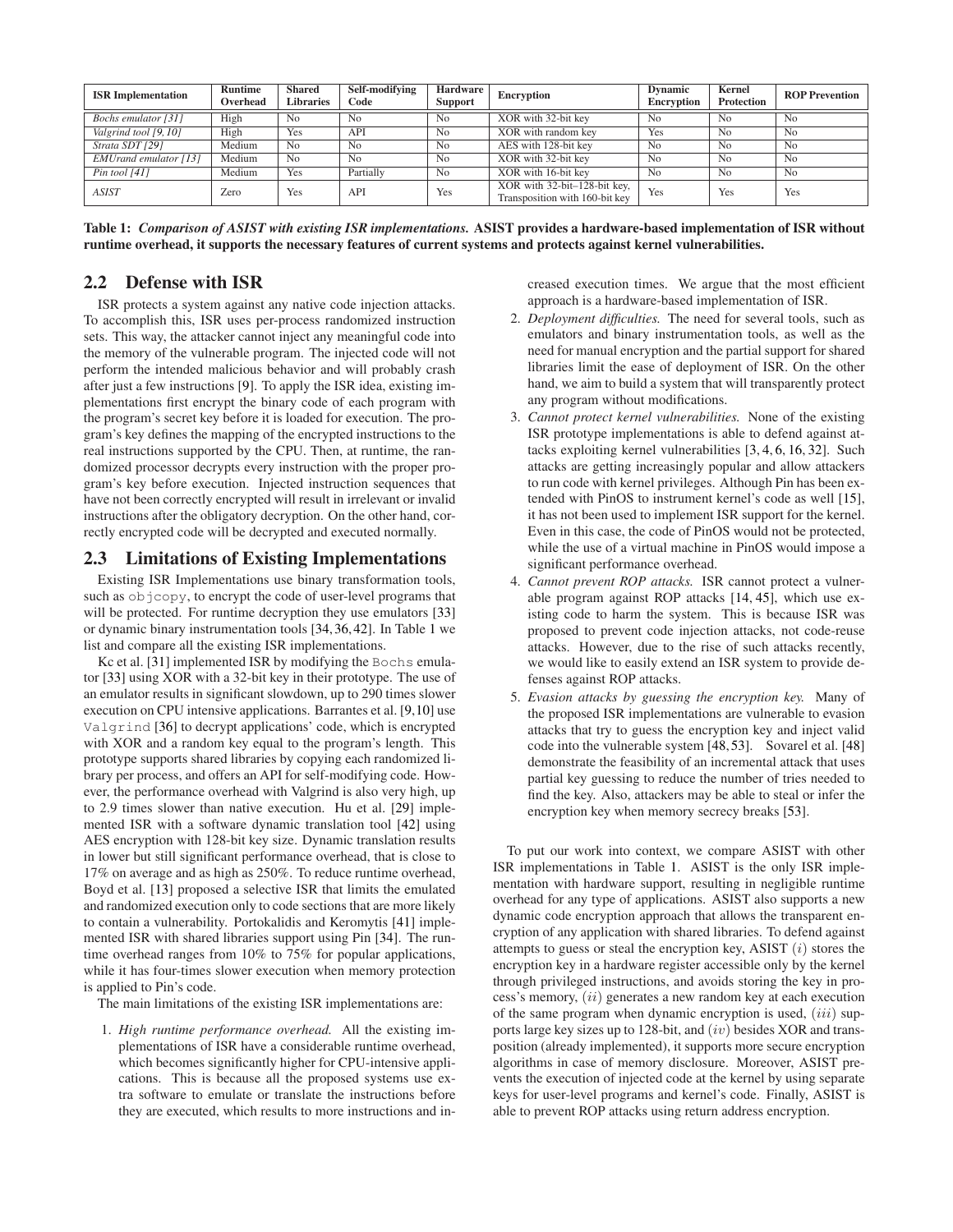

<span id="page-3-0"></span>**Figure 1:** *ASIST architecture.* **The operating system reads the key from the ELF binary (static encryption) or randomly generates a new key (dynamic encryption), saves the key in the process table, and stores the key of the running process in the** *usrkey* **register. The processor decrypts each instruction with** *usrkey* **or** *oskey* **register, according to the** *supervisor* **bit.**

# **3. ASIST ARCHITECTURE**

Our architecture spans hardware, operating system and user space (see Figure [1\)](#page-3-0), to support hardware-assisted ISR. ASIST supports two alternative ways of code encryption: static and dynamic. In static encryption, the key is pre-defined and exists within the executable file, while all code sections are already encrypted with this key. In case of dynamic encryption, the executable file is unmodified and the key is decided randomly by the respective loader of the operating system at the beginning of each execution. The code sections are encrypted dynamically at runtime whenever a code page is requested from file system and before this page gets mapped to the process's virtual address space.

The processor has been extended with two new registers: *usrkey* and *oskey*, which store the keys of the running user-level process and operating system kernel's code respectively. The operating system keeps the key of each process in a respective field in the process table, and stores the key of the next process that is scheduled for execution in the *usrkey* register using the *sta* privileged SPARC instruction. Moreover, the processor is modified to decrypt each instruction before the instruction fetch cycle, using one of the above two registers as a key, according to the supervisor bit.



<span id="page-3-1"></span>**Figure 2:** *The ELF format of a statically encrypted executable file.* **The key is stored in a new note section inside the ELF file, and all the code sections are encrypted with this key.**

# **3.1 Encryption**

We support two possible options for encrypting an executable program: static and dynamic encryption. In static encryption, the program is encrypted before each execution with a pre-defined key. In dynamic encryption, a key is randomly generated at the binary loader, and all code pages are encrypted with this key at the page fault handler before they are mapped to the process's address space.

The main advantage of static code encryption is that it has no runtime overhead. However, this approach has several drawbacks. First, the same key is used for each execution, which makes it susceptible to brute force attacks trying to guess this key. Second, each executable file needs to be encrypted before running. Third, static encryption does not support shared libraries; all programs must be statically linked with all necessary libraries. In contrast, dynamic encryption has a number of advantages: it generates a random key at each execution so it cannot be easily guessed, it encrypts all executables transparently without the need to run an encryption program, and it is able to support shared libraries. The drawback of dynamic encryption is a potential runtime overhead to encrypt a code page when it is loaded to memory at a code page fault. In Section [5](#page-8-0) we show that due to the low number of code page faults, dynamic encryption is very efficient.

#### *3.1.1 Static Binary Encryption*

To statically encrypt an ELF executable we extended objcopy with a new flag  $(-\text{energy}t\text{-code})$ . The encryption key can be provided by the user, else it is randomly chosen by the tool. Figure [2](#page-3-1) shows the modifications of a statically encrypted ELF executable file. We add a new note section (.note.asist) inside the encrypted ELF file that contains the program's encryption key. We also changed the ELF binary loader in the Linux kernel to read the note section from the ELF, get the key, and store it in a new field  $(key)$  of the current process. In this mode of operation we set a new field per process (asist\_mode) to static. The key is stored in the process table and is used by the kernel to update the *usrkey* hardware register each time this process is scheduled for execution.

Our static encryption tool also finds and encrypts all the code sections in ELF. Therefore, all needed libraries must be statically linked, to be properly encrypted. Moreover, it is important to completely separate code from data into different sections by the linker. This is because the encryption of any data, which are not decrypted by the modified processor, will probably disrupt the program ex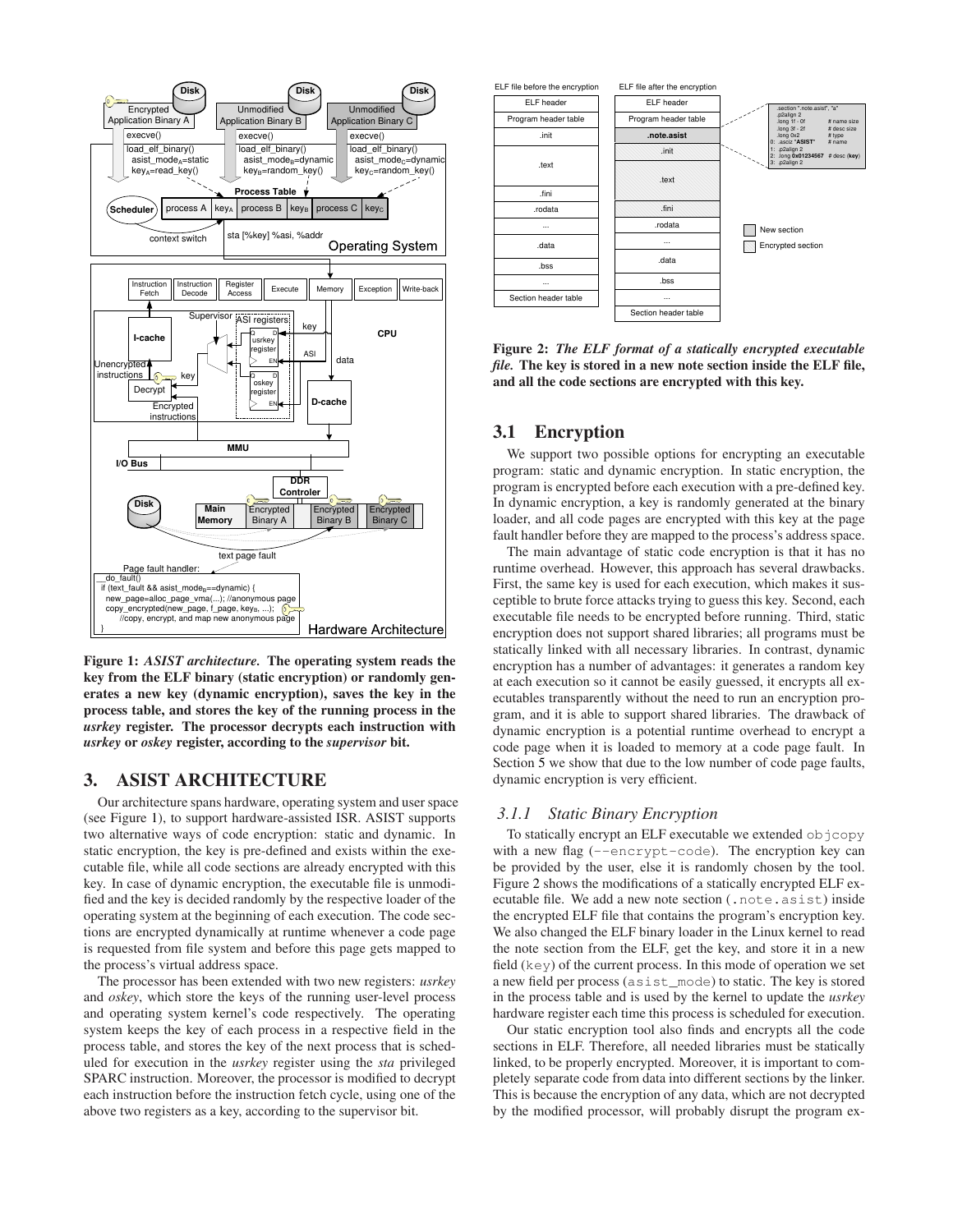ecution. Fortunately, many linkers are configured this way. Similarly, compiler optimizations like *jump tables*, which are used to perform faster switch statements with indirect jumps, should be also moved to a separate, non-code section.

To address the issue of using the same key at all executions, which may facilitate a key guessing attack, one approach could be to re-encrypt the binary after a process crash. Another approach could be to encrypt the original binary at the user-level part of execve(), by randomly generating a new key and copying the binary into an encrypted one. However, we do not recommend this approach due to the extra time needed to copy and encrypt the entire binary at load time, especially for large binaries that are also statically linked with large libraries. Encrypting the entire binary is probably an unnecessary overhead, as many parts of the code that will be encrypted are unlikely to be actually executed.

#### *3.1.2 Dynamic Code Encryption*

We now introduce a new technique to dynamically encrypt a program's code before it is loaded into the process's memory. This approach is based on the fact that every page with executable code will be loaded from disk (or buffer cache) to the process's address space the first time it is accessed by the program through a page fault. Thus, we decided to perform the code encryption at this point. This way, ASIST encrypts only the code pages that are actually used by the program at each execution.

First, the ELF binary loader is modified to randomly generate a new key, which is stored into the process table. It also sets the asist\_mode field of the current process to dynamic. The code encryption is performed by the page fault handler at a text page fault, i.e., on a page containing executable code, if the process that is responsible for the page fault uses dynamic encryption according to asist\_mode. Then, a new anonymous page is allocated, and the code page fetched from disk (or buffer cache) is encrypted and copied on this page using the process's encryption key. The new page is finally mapped to the process's address space.

We allocate an anonymous page, i.e., a page that is not backed by a file, and copy the encrypted code on this page, so that the changes will not be stored at the original binary file. Although processes running the same code could share the respective code pages in physical memory, we have a separate copy of each page with executable code for each process, as they have different keys. This may result in a small memory overhead, but it is necessary in order to use a different key per process and achieve better isolation. In practice, the memory allocated for code accounts only for a small fraction of the total memory. Note that we can still benefit from buffer cache, as we copy the cached page.

We also modified the fork () system call to randomly generate a new key for the child process. When the modified fork() copies the parent process's page table, it omits copying its last layer so that the child's code pages will not be mapped with pages encrypted with the parent's key. To operate correctly, the dynamic encryption approach requires a separation of code and data per each page. For this, we modify the linker to align the ELF headers, data, and code sections to a new page, by adding the proper padding.

## *3.1.3 Shared Libraries*

Our dynamic code encryption technique supports the use of shared libraries without extra effort. The code of a shared library is encrypted with each process's key on the respective page fault when loading a page to process's address space, as we explained above. In this way we have a separate copy of each shared library's page for each process. This is necessary in order to use a different key per process, which offers better protection and isolation.

# *3.1.4 Self-Modifying Code*

The design we presented does not support randomized programs with self-modifying code or runtime code generation, i.e., programs that modify their code or generate and execute new code. To support such programs, we added a new system call in Linux kernel: asist\_encrypt(char \*buf, int size). This system call encrypts the code that exists in the memory region starting from buf with size bytes length, using the current process's key that is stored in process table. However, the buf buffer may be vulnerable to a code injection attack, e.g., due to a buffer overflow vulnerability in the program that may lead to the injection of malicious code into buf. Then, this code will be correctly encrypted using asist\_encrypt() and will be successfully executed. Like previous work supporting ISR with self-modifying code [\[9\]](#page-11-20), we believe that programs should carefully use the asist\_encrypt() system call to avoid malicious code injection in buf.

#### *3.1.5 Encryption Algorithms and Key Size*

The simplest, and probably the fastest, encryption algorithm is to XOR each bit of the code with the respective bit of the key. Since code is much larger than a typical key, the bits of the key are reused. To accelerate encryption we XOR code and key as words, instead of bits. However, XOR was found to be susceptible to key guessing and key extraction attacks [\[48,](#page-11-26) [53\]](#page-11-27). In our prototype we implemented XOR encryption with key size that can range from 32-bit to 128-bit, to reduce the probability of a successful guess. The key size should be a multiple of 32-bit to support XOR between 32-bit words. We also implemented *transposition*, which is a stronger encryption algorithm than XOR. In transposition we shuffle the bits of a 32-bit word using an 160-bit key. For each bit of the encrypted word we choose one of the 32 bits of the original word based on the respective bits of the key. We use the asist\_mode flag to define the encryption algorithm, key size, and encryption method.

# *3.1.6 Tolerance to Key Guessing Attacks*

To evade ISR protection, an attacker can try to guess the encryption key and inject code encrypted with this key. The probability of a successful guess with XOR encryption is  $1/2^{key~size}$ , e.g.,  $1/2^{32}$ for 32-bit key and  $1/2^{128}$  for 128-bit key. In case of transposition, the probability of a successful guess is  $1/32!$ , which is much lower than the respective probability with XOR. In case of a single guess, all the above probabilities seem good enough to protect a system. However, if the same key is used consistently, e.g., in case of static encryption, a brute force attack can be used to eventually guess the correct key. Sovarel et al. [\[48\]](#page-11-26) present an incremental attack that reduces the number of tries needed to find the encryption key by observing system's behavior. ASIST can address such attacks with dynamic encryption, as a new key is generated before each execution. Barrantes et al. [\[9\]](#page-11-20) show that code injections in systems protected with ISR result in the execution of at most five instructions before causing an exception. Therefore, with dynamic encryption, the probability of success of a brute force or incremental attack remains  $1/2^{key\;size}$  with XOR or  $1/32!$  with transposition.

## <span id="page-4-0"></span>**3.2 Hardware Support**

Figure [3](#page-5-0) outlines ASIST's hardware architecture for ISR support when using XOR with a 32-bit key. We added two new registers to store the encryption keys: *usrkey* and *oskey*. These registers are memory mapped using a new Address Space Identifier (ASI), and are accessible only by the operating system through two privileged SPARC instructions: *sta* (store word to alternate space) and *lda* (load word from alternate space). The operating system sets the *usrkey* register using *sta* with the key of the user-level process that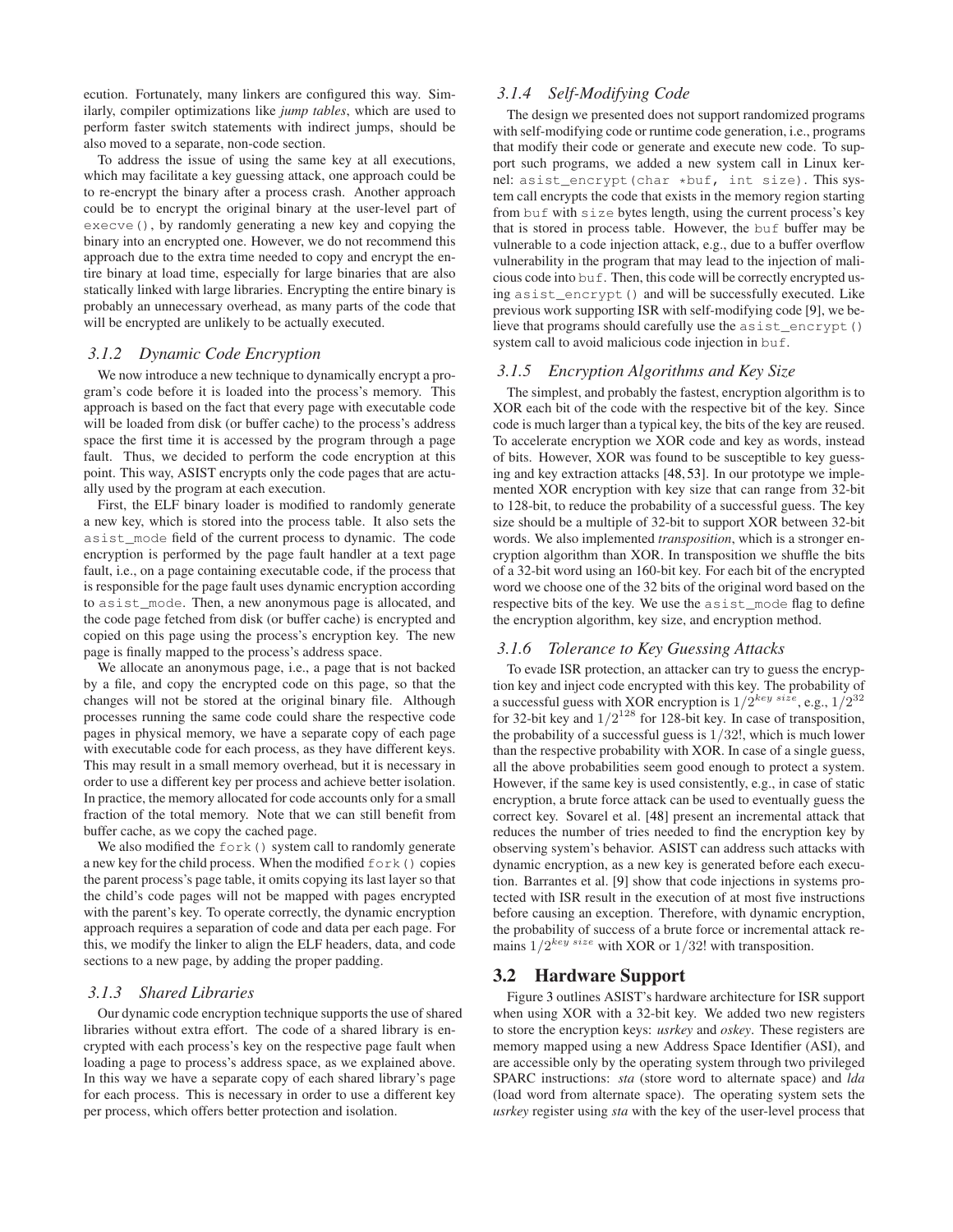

<span id="page-5-0"></span>**Figure 3:** *ASIST hardware support for runtime instruction decryption.* **We see the modified ASIST processor that decrypts every instruction with XOR and 32-bit key before the instruction cache. The key of the user-level running process is stored in** *usrkey* **register, and operating system's key is stored in** *oskey* **register. The supervisor bit defines which of these two keys will be used.**

is scheduled for execution before each context switch. In case of a 32-bit key, a single *sta* instruction can store the entire key. For larger keys, more than one *sta* instructions may be needed.

The ASIST processor chooses between *usrkey* and *oskey* for decrypting instructions based on the value of the *Supervisor* bit. The Supervisor bit is 0 when the processor executes user-level code, so the *usrkey* is used for decryption, and it is 1 when the processor executes kernel's code (supervisor mode), so the *oskey* is selected. When a trap instruction is executed (*ta* instruction in SPARC), control is transferred from user to kernel and the Supervisor bit changes from 0 to 1; interrupts are treated similarly. Thus, the next instructions will be decrypted with *oskey*. Control is transferred back to user from kernel with the *return from trap* instruction (*rett* in SPARC). Then the Supervisor bit becomes 0 and the *usrkey* is used. The context switch is performed when the operating system runs, and *oskey* is used for decryption. Then the proper key of the process that will run immediately after *rett* is stored at *usrkey*.

The decryption unit is placed before the instruction fetch cycle, when instructions are moved from memory to the instruction cache. We should note that decryption fits in the processor's pipeline and *no* extra cycle is spent on it. Therefore, we expect no runtime overhead from the hardware decryption part. We expect a slight increase on the cost and on the power consumption due to the extra hardware we used. Also, ASIST's hardware architecture is backwards compatible with programs and operating system kernels that are not encrypted. We set the default value of the key registers to zero, which has no effect on the decryption.

#### *3.2.1 Placement of the Decryption Unit*

We decided to place the decryption unit as early as possible in the modified processor to avoid adding any performance overhead or spend an extra cycle, and to avoid breaking any runtime optimizations made by the processor. There are two possible choices for placing the decryption unit: before and after the instruction cache. Figure [4](#page-6-0) presents the two options. When the decryption unit is after the instruction cache, the instructions are stored encrypted and the decryption takes place at each fetch cycle. Therefore, it is on the critical path of the processor and may add a delay for more complex decryption algorithms. Also, as the decryption circuit is utilized at each fetch cycle, it may result in increased power consumption. However, this approach protects the system from a possible code injection in the instruction cache.

On the other hand, when the decryption unit is located before the instruction cache, it is accessed only on instruction cache misses. This leads to reduced power consumption for decryption, as the instructions that are executed many times, e.g., in loops, are found decrypted in the instruction cache. Also, an increased delay for more complex encryption at this point will not have significant impact to the overall performance of the processor. In this case, instructions are stored unencrypted into the instruction cache, which could be vulnerable to code injections in the instruction cache. However, to the best of our knowledge, it is not possible to inject code in the instruction cache without passing from the path we have modified to decrypt each instruction. For this reason, we selected to place the decryption unit before the instruction cache.

#### <span id="page-5-1"></span>*3.2.2 Decryption Algorithms and Key Size*

Figure [5](#page-6-1) shows the implementation of XOR decryption with 128 bit key. Since each encrypted instruction in our architecture is a 32 bit word, we need to select the proper 32-bit part of the 128-bit key, the same part that was used in the encryption of this instruction. Thus, we use the two last bits of the instruction's address to select the correct 32-bit part of the 128-bit key using a multiplexer, and finally decrypt the instruction. The same approach is used for XOR decryption with other key sizes, multiple of 32 bits.

The implementation of decryption with transposition, as shown in Figure [6,](#page-6-2) requires significantly more hardware. This is because it needs 32 multiplexers, one per bit of the decrypted instruction. Each multiplexer has 32 input lines with all the 32 bits of the encrypted instruction, to choose the proper bit. It also has 5 select lines that define the selection of the input bit at each position. The select lines of each multiplexer are part of the 160-bit key. Besides the additional hardware, the runtime operation of transposition is equally fast with XOR, as it does not spend an extra cycle and does not impose any delay to the processor. To dynamically select the decryption algorithm and key size, we have added another memory mapped register: *asist\_mode*.

#### *3.2.3 Return Address Encryption*

To transparently protect a system against return-to-libc and ROP attacks [\[14,](#page-11-30) [45\]](#page-11-31), we extended our hardware design to provide protection of the return address integrity without any runtime overhead. To this end, we slightly modified the ASIST processor to encrypt the return address in each function call using the process's key, and decrypt it just before returning to the caller. This is similar to the XOR random canary defense [\[21\]](#page-11-3), which uses mprotect() to hide the canary table from attackers. On the other hand, we take advantage of the two hardware key registers, which are not accessible by an attacker, to hide the encryption key. Also, our hardware implementation does not impose any performance overhead.

In the SPARC V8 architecture, function calls are performed with the *call*synthetic instruction, which is equal to *jmpl func\_addr,%o7*.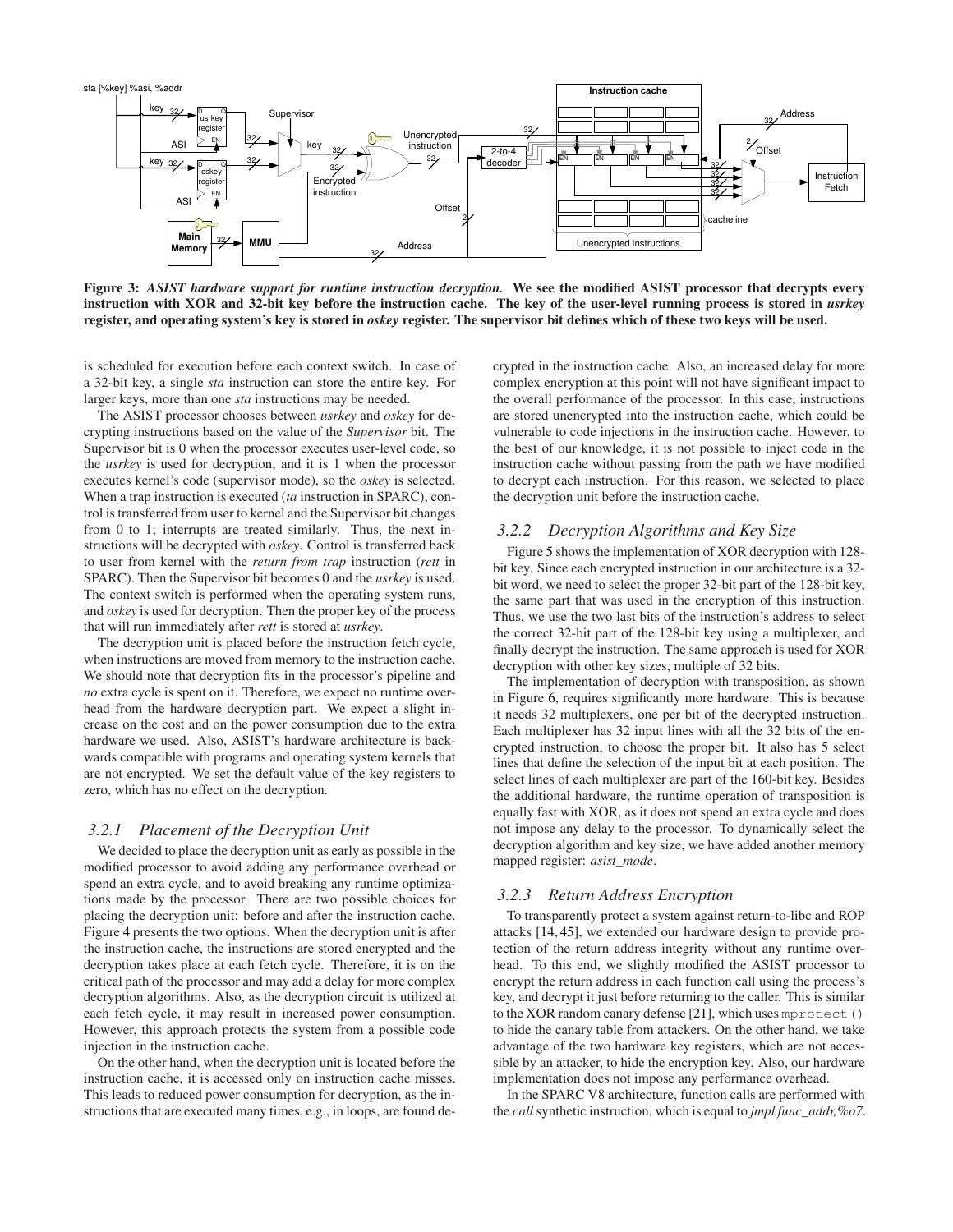

<span id="page-6-0"></span>**Figure 4:** *Alternative choices for the placement of the decryption unit in the ASIST-enabled processor.*

Hence, *call* writes the contents of the program counter (PC), i.e., the return address, into the *o7* register, and then transfers the control to the function's address *func\_addr*. To return from a function, the *ret* synthetic instruction is used, which is equal to *jmpl %i7+8,%g0* when returning from a normal subroutine (*i7* register in the callee is the same with *o7* register in the caller) and *jmpl %o7+8,%g0* when returning from a leaf subroutine.

To encrypt the return address on each function call, we just XOR the value of the PC with the *usrkey* register when a *call* or *jmpl* instruction is executed and the value of the PC is stored into the *o7* register. The return address, i.e., the *i7* register in the callee, is decrypted with *usrkey* when a *jmpl* instruction uses the *i7* register (or *o7* in case of leaf subroutine) to change the control flow (*ret* instrunction). Thus, the modified processor will return to the *(%i7 XOR usrkey)+8* address.

This way, the return address remains always encrypted, e.g., when it is pushed onto the stack (window overflow), and it is always decrypted by the *jmpl* instruction when returning. Hence, any modification of the return address, e.g., though a stack-based buffer overflow or fake stack by changing the stack base pointer, or any *ret* instructions executed by a ROP exploit without the proper *call*, will lead to an unpredictable return address upon decryption, as the *usrkey* is unknown to the attacker.

Note that *jmpl* is also used for indirect jumps, not only for function calls and return, so our modified *jmpl* decrypts the given address only when the *i7* (or *o7*) register is used. This is a usual convention for function calls in SPARC and it should be obeyed, i.e., the *i7* and *o7* registers should not be used for any indirect jumps besides returning from function calls. Also, the calling conventions should be strictly obeyed: return address cannot be changed in any legal way before returning, and *ret* instructions without a preceding *call* instruction cannot be called without a system crash. As the calling conventions are not always strictly obeyed in several legacy applications and libraries, the use of return address encryption may not be always possible. Therefore, although ASIST offers this hardware feature, it may or may not be enabled by the software. We use one bit of the *asist mode* register to define whether the return address encryption will be enabled or not.

#### <span id="page-6-3"></span>**3.3 Operating System Support**

We now describe the new functionality we added in the operating system to support the ASIST hardware features for ISR in order to protect the system from attacks against possibly vulnerable userlevel processes and kernel's vulnerabilities.

#### *3.3.1 Kernel Modifications*

In our prototype we modified the Linux kernel, and we ported our changes to 2.6.21 and 3.8 kernel versions. First, we added two new fields in the process table records (task\_struct in Linux kernel): the process's *key* and the *asist\_mode*. We initialize the process's key to zero and asist\_mode to dynamic, so each unencrypted program will be dynamically encrypted.



<span id="page-6-1"></span>**Figure 5:** *Decryption using XOR with 128-bit key.* **Based on the last two bits of the instruction's address (offset) we select the respective 32-bit part of the 128-bit key for decryption.**



<span id="page-6-2"></span>**Figure 6:** *Decryption using transposition with 160-bit key.* **The implementation of transposition requires significantly more hardware, because it needs 32 multiplexers with all the 32 bits of the encrypted instruction as input lines in each one.**

We changed the binary ELF loader to read the key of the executable ELF file, in case it is statically encrypted, or generate a random key, in case of dynamic encryption, after calling the execve() system call. Then, the loader stores the process's key to the respective process table record. We also changed the scheduler to store the key of the next process that is scheduled to run in the *usrkey* register before *each* context switch. For this, we added an *sta* instruction before the context switch to store a 32-bit key. For larger keys, the number of *sta* instructions depends on key size.

To implement dynamic encryption and shared library support we modified the page fault handler. For each page fault, we first check whether it is related to code (text page fault) and whether the process that caused the page fault uses dynamic code encryption. If so, we allocate a new anonymous page that is not backed by any file. Upon the reception of the requested page from disk (or buffer cache), we encrypt its data with process's key and copy it at the same step into the newly allocated page. Then, the new page is mapped into the process's address space. Eventually, this page will contain the code that will be accessed by the process.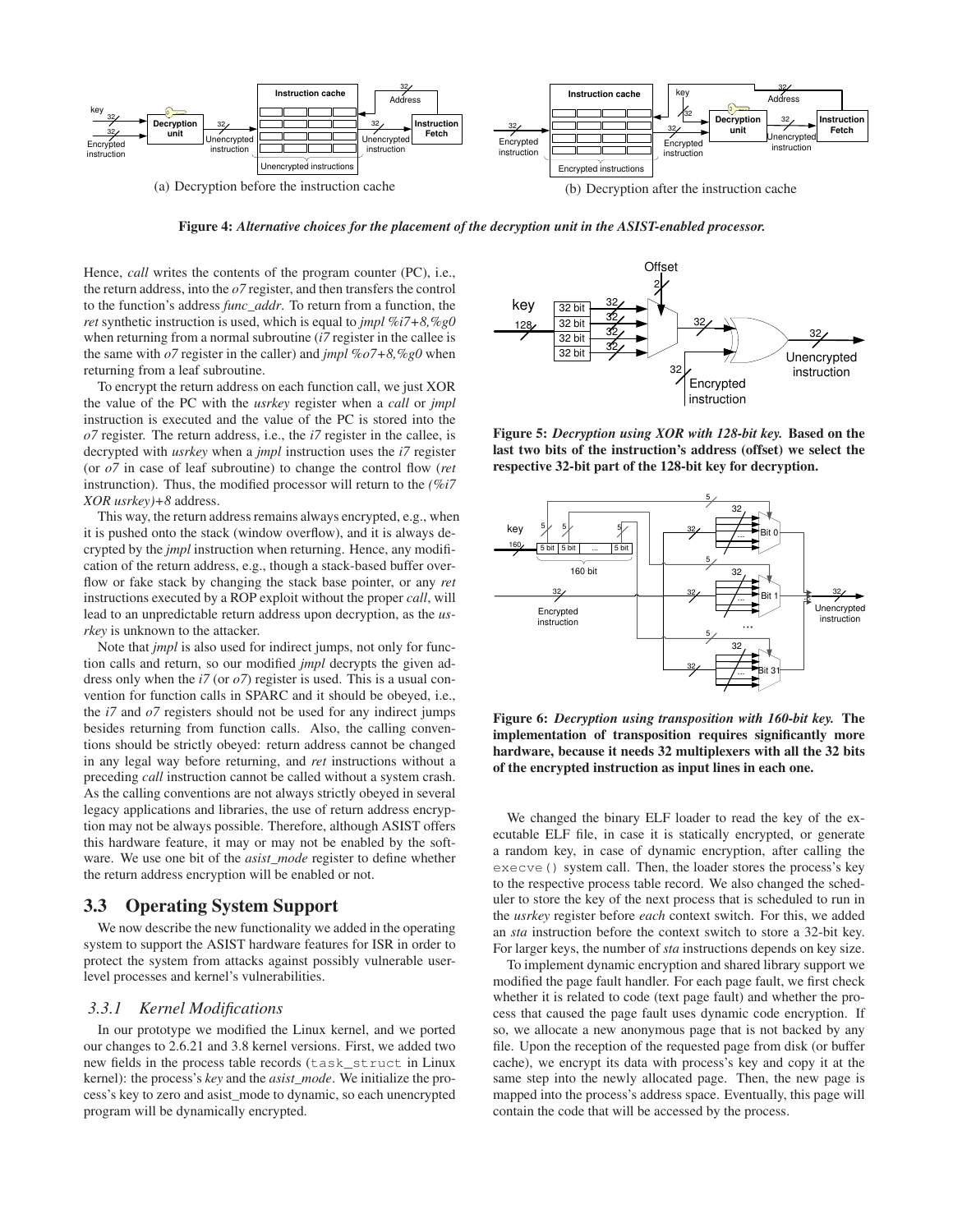# *3.3.2 Kernel Encryption*

To encrypt kernel's code we used the same approach with static binary encryption. We modified an uncompressed kernel image by  $(i)$  adding a new note section that contains the kernel's encryption key, and  $(ii)$  identifying and encrypting all code sections. We had to carefully separate code from data into different sections while building the kernel image. The *oskey* register saves the key of kernel's encrypted code. We modified the bootloader to read and then store the kernel's key into the *oskey* register with an *sta* instruction, just before the control is transfered from bootloader to kernel. Since *oskey* is initialized with zero, which has no effect in XOR decryption that is also default, the unencrypted code of the bootloader can be successfully executed in the randomized processor.

We decided to statically encrypt the kernel's code so as to not add any delay to the boot process. Due to this, the key is decided once when the kernel image is built and encrypted, and it cannot change without re-encryption. Another option would be to encrypt the kernel's code while booting, using a new key that is randomly generated at this point. This option could add a further delay to the boot process. However, most systems typically use a compressed kernel image that is decompressed while booting. Thus, we can encrypt the kernel's code during the kernel loading stage when the image is decompressed into memory. The routine that decompresses and loads the kernel to memory must first generate a random key and then encrypt the kernel's code along with decompression.

# <span id="page-7-1"></span>**4. ASIST PROTOTYPE IMPLEMENTATION**

In this section we describe the ASIST prototype implementation, we present the results of the hardware synthesis using an FPGA board, in terms of additional hardware needed compared to the unmodified processor, and finally we discuss how the proposed system can be easily ported to other architectures and systems.

#### **4.1 Hardware Implementation**

We modified Leon3 SPARC V8 processor [\[1\]](#page-11-33), a 32-bit opensource synthesizable processor [\[26\]](#page-11-34), to implement the security features of ASIST for hardware-based ISR support, as we described in Section [3.2.](#page-4-0) All hardware modifications required fewer than 100 lines of VHDL code. Leon3 uses a single-issue, 7-stage pipeline. Our implementation has 8 register windows, an 16 KB 2-way set associative instruction cache, and a 16 KB 4-way set associative data cache. We synthesized and mapped the modified ASIST processors on a Xilinx XUPV5 ML509 FPGA board [\[54\]](#page-11-42). The FPGA has 256 MB DDR2 SDRAM memory and the design operates at 80 MHz clock frequency. It also has several peripherals including an 100Mb Ethernet interface.

#### **4.2 Additional Hardware**

Table [2](#page-7-0) shows the results of the synthesis for three different hardware implementations of ASIST, using XOR decryption with 32-bit and 128-bit keys, and decryption with transposition using 160-bit key. We compare them with the unmodified Leon3 processor as a baseline to measure the additional hardware used by ASIST to implement ISR functionality in each case. We see that ASIST with XOR encryption and 32-bit key adds less than 1% of additional hardware, both in terms of additional flip flops (0.73%) and lookup tables (0.61%). When a larger key of 128 bits is used for encryption, we observe a slight increase in the number of flip flops (2.81%) due to the larger registers needed to store the two 128-bit keys. The implementation of transposition results in significantly more hardware used, both for flip flops (6.62% increase) and lookup tables (6.87% increase). This is due to the larger circuit

| <b>Synthesized Processor</b>   | <b>Flip Flops</b>      | <b>LUTs</b>                        |
|--------------------------------|------------------------|------------------------------------|
| Vanilla Leon3                  | 9.227                  | 16.986                             |
| XOR with 32-bit key            | 9,294 (0.73% increase) | 17,090 $(0.61\% \text{ increase})$ |
| XOR with 128-bit key           | 9,486 (2.81% increase) | 17,116 (0.77% increase)            |
| Transposition with 160-bit key | 9,838 (6.62% increase) | 18,153 (6.87% increase)            |

<span id="page-7-0"></span>**Table 2:** *Additional hardware used by ASIST.* **We see that ASIST adds just 0.6%–0.7% more hardware with XOR decryption using a 32-bit key, while it adds significantly more hardware (6.6%–6.9%) when using transposition.**

used for the hardware implementation of transposition, which consists of 32 multiplexers with 32 input lines each, as we showed in Section [3.2.2.](#page-5-1)

## **4.3 Kernel and Software Modifications**

The resulting system is a full-featured SPARC workstation using a Linux operating system. We modified the Linux kernel as we described in Section [3.3.](#page-6-3) We ported our Linux kernel modifications in 2.6.21 and 3.8.0 kernel versions. We built a cross compilation tool chain with gcc version 4.7.2 and uClibc version 0.9.33.2 to cross compile the Linux kernel, libraries, and user-level applications. Thus, all programs running in our system (both vanilla and ASIST), including vulnerable programs and benchmarks, were cross compiled with this tool chain on another PC. We slightly modified linker scripts to separate code and data for both static and dynamic code encryption, and align headers, code, and data into separate pages in case of dynamic encryption. To implement static encryption, we extended objcopy with the --encrypt-code flag. The key can be provided by the user or randomly chosen.

## **4.4 Portability to Other Systems**

Our approach is easily portable to other architectures and operating systems. Regarding ASIST's hardware extensions, implementing new registers that are accessible by the operating system is quite easy in most architectures, including x86. Encrypting the return address at each function call and decrypting it before returning depends on the calling convention at each architecture. For instance, in x86 it can be implemented by slightly modifying *call* and *ret* instructions. In our current design, we have implemented the runtime instruction decryption for RISC architectures that use fixed-length instructions. Thus, porting the decryption functionality in other RISC systems will be straight-forward. On the other hand, CISC architectures such as x86 support variable-length instructions. However, our approach can also be implemented in such architectures with minor modifications. Since instructions reside in memory before they are executed, we can simply encrypt them without the need of precise disassembly, e.g., in blocks of 32-bits, depending on the key size. In architectures with variable-length instructions this encryption will not be aligned at each instruction, but this is not an issue. The memory blocks will be decrypted accordingly by the modified processor before execution. For instance, a memory block can be decrypted based on the byte offset of its respective memory address. Also, since we have placed the decryption unit before the instruction cache, decryption is performed at each *word* that is stored in cache, rather than at each instruction.

We have implemented our prototype by modifying the Linux kernel. However, the same modifications can be made in other operating systems as well, as we change generic kernel modules such as the binary loader, the process scheduler and context switch, and the page fault handler. These modules exist in all modern operating systems and they can be changed respectively to support the hardware features offered by a randomized processor.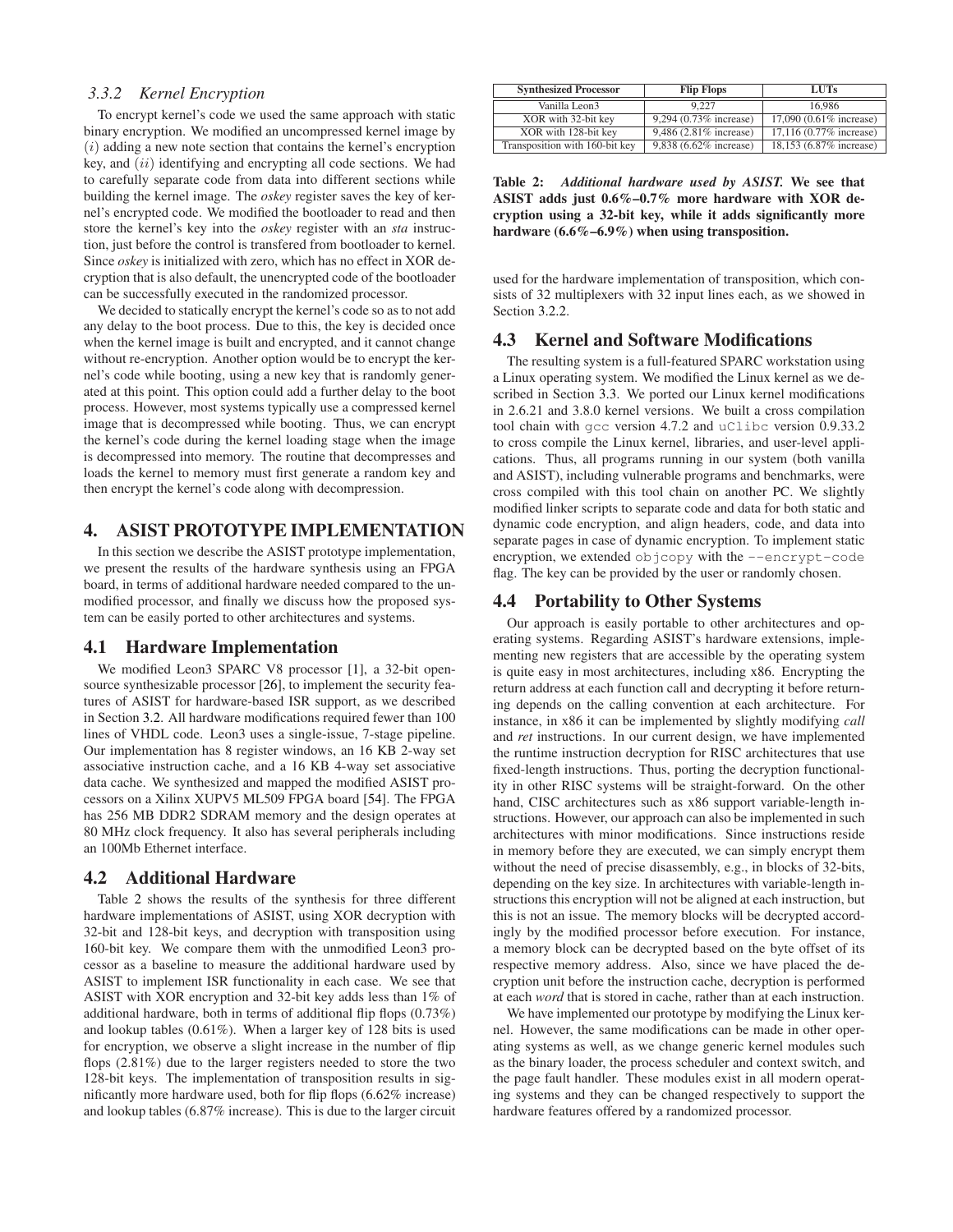| <b>CVE Reference</b> | <b>Vulnerability Description</b>                                                                                                            | <b>Access Vector</b> | Location        | <b>Vulnerable Program</b>                 |
|----------------------|---------------------------------------------------------------------------------------------------------------------------------------------|----------------------|-----------------|-------------------------------------------|
| CVE-2010-1451        | Linux kernel before 2.6.33 does not properly implement a non-executable stack on SPARC<br>platform                                          | Local                | Stack           | Custom                                    |
| CVE-2013-0722        | Buffer overflow due to incorrect user-supplied input validation                                                                             | Remote               | <b>Stack</b>    | Ettercap 0.7.5.1 and earlier              |
| CVE-2012-5611        | Buffer overflow that allows remote authenticated users to execute arbitrary code via a long<br>argument to the GRANT FILE command           | Remote               | <b>Stack</b>    | Oracle MySQL 5.1.65 and<br>MariaDB 5.3.10 |
| CVE-2002-1549        | Buffer overflow that allows to execute arbitrary code via a long HTTP GET request                                                           | Remote               | <b>Stack</b>    | Light HTTPd (lhttpd) 0.1                  |
| CVE-2002-1337        | Buffer overflow that allows to execute arbitrary code via certain formatted address fields                                                  | Remote               | <b>BSS</b>      | Sendmail 5.79 to 8.12.7                   |
| CVE-2002-1496        | Buffer overflow that allows to execute arbitrary code via a negative value in the Content-<br>Length HTTP header                            | Remote               | Heap            | Null HTTPd Server 0.5.0 and<br>earlier    |
| CVE-2010-4258        | Linux kernel allows to bypass access_ok() and overwrite arbitrary kernel memory locations<br>by NULL pointer dereference to gain privileges | Local                | Kernel          | Linux kernel before 2.6.36.2              |
| CVE-2009-3234        | Buffer overflow that allows to execute arbitrary user-level code via a "big size data" to the<br>perf_counter_open() system call            | Local                | Kernel<br>stack | Linux kernel $2.6.31$ -rc1                |
| CVE-2005-2490        | Buffer overflow that allows to execute arbitrary code by calling sendmsg() and modifying<br>the message contents in another thread          | Local                | <b>Stack</b>    | Linux kernel before 2.6.13.1              |

<span id="page-8-1"></span>**Table 3:** *Representative subset of code injection attacks tested with ASIST.* **We see that ASIST is able to successfully prevent code injection attacks targeting vulnerable user-level programs as well as kernel vulnerabilities.**

# <span id="page-8-0"></span>**5. EXPERIMENTAL EVALUATION**

We mapped our prototype onto an FPGA running two versions of the Linux kernel, 2.6.21 and 3.8, as described in Section [4.](#page-7-1) We used the Ethernet adapter of the FPGA and configured the system with networking and a static IP address. This allows for remote exploitation attempts for our security evaluation, and for evaluating the performance of a Web server. As the available memory on the FPGA is only 256 MB, and there is no local disk in the system, we used NFS to mount a partition of a local PC that contains all the cross compiled programs needed for the evaluation. To avoid measuring NFS delays in our evaluation, we copied each executable program in the local RAM file system before its execution.

We evaluated the ASIST prototype that uses XOR encryption with a 32-bit key, comparing static and dynamic encryption implementations with an unmodified system (vanilla processor and unmodified operating system). We observed that using a larger key or transposition instead of XOR for encrypting instructions has the same effectiveness on preventing code injection attacks and the same efficiency in terms of performance. We did not use the return address encryption in our security and performance evaluation.

# **5.1 Security Evaluation**

To demonstrate the effectiveness of ASIST at preventing code injection attacks exploiting user- or kernel-level vulnerabilities, we tested a representative sample of attacks shown in Table [3.](#page-8-1) The first six attacks target buffer overflow vulnerabilities on user-level programs, while the last three attacks target a NULL pointer dereference and two buffer overflow vulnerabilities of the Linux kernel.

First, we ran a vanilla 2.6.21 kernel, which does not properly implement a non-executable stack on SPARC. We built a custom program with a typical stack-based buffer overflow vulnerability, and we used a large command-line argument to inject SPARC executable code into the program's stack, which was successfully executed by overwriting the return address. We then used an ASIST modified kernel without enabling the return address encryption, and we ran a statically encrypted version of the vulnerable program with the same argument. In this case, the program was terminated with an illegal instruction exception, as the unencrypted injected code could not be executed. Similarly, we ran an unencrypted version of the vulnerable program and relied on the page fault handler for dynamic code encryption. Again, the injected code caused an illegal instruction exception due to the ISR.

We performed similar tests with all the other vulnerable programs: Ettercap, which is a packet capture tool, MariaDB database, Light HTTPd and Null HTTPd webservers, and sendmail. These programs were cross compiled with our toolchain and encrypted with our extended objcopy tool. In all cases our remotely injected shellcode was executed successfully only on the vanilla system, while ASIST always prevented the execution of the injected code and resulted in illegal instruction exception.

We also tested attacks exploiting three kernel vulnerabilities with and without ASIST. We cross compiled, modified and encrypted three different kernel versions for each one: 2.6.21, 2.6.31-rc1 and 2.6.11. When running the vanilla kernel on the unmodified processor, the kernel exploits resulted in the successful execution of the provided user-level code with kernel privileges. On the other hand, the encrypted kernels with ASIST resulted in kernel panic for all the exploits, avoiding a system compromise with kernel privileges.

#### **5.2 Performance Evaluation**

To evaluate ASIST's performance we compare  $(i)$  vanilla Leon3 with unmodified Linux kernel (Vanilla),  $(ii)$  ASIST with static encryption (ASIST-Static), and (iii) ASIST with dynamic code encryption (ASIST-Dynamic), when running the SPEC CPU2006 benchmark suite and two real world applications.

#### *5.2.1 Benchmarks*

We ran all the integer benchmarks from the SPEC CPU2006 suite (CINT2006) [\[49\]](#page-11-43), which includes several CPU-intensive applications. Figure [7](#page-9-0) shows the slowdown of each benchmark when using ASIST with static and dynamic encryption, compared to the vanilla system. We see that both ASIST implementations impose less than 1.5% slowdown in all benchmarks. For most benchmarks, ASIST exhibits almost the same execution times as with the unmodified system. This is due to the hardware-based instruction decryption, which does not add any observable delay. Moreover, the modified kernel performs minor extra tasks: it reads the key from the executable file (for static encryption) or it randomly generates a new key (for dynamic encryption) only once per each execution, while it adds just one extra instruction before each context switch. We notice a slight deviation from the vanilla execution time only for three of the benchmarks: gcc, sjeng, and h264ref. For these benchmarks, we observe a slight slowdown of 1%–1.2% in static and 1%–1.5% in dynamic encryption. This deviation is probably due to the different linking configurations (statically linked versus dynamically linked shared libraries).

One might expect that the dynamic encryption approach would experience a considerable performance overhead due to the extra memory copy and extra work needed to encrypt code pages at each text page fault. However, our results in Figure [7](#page-9-0) indicate that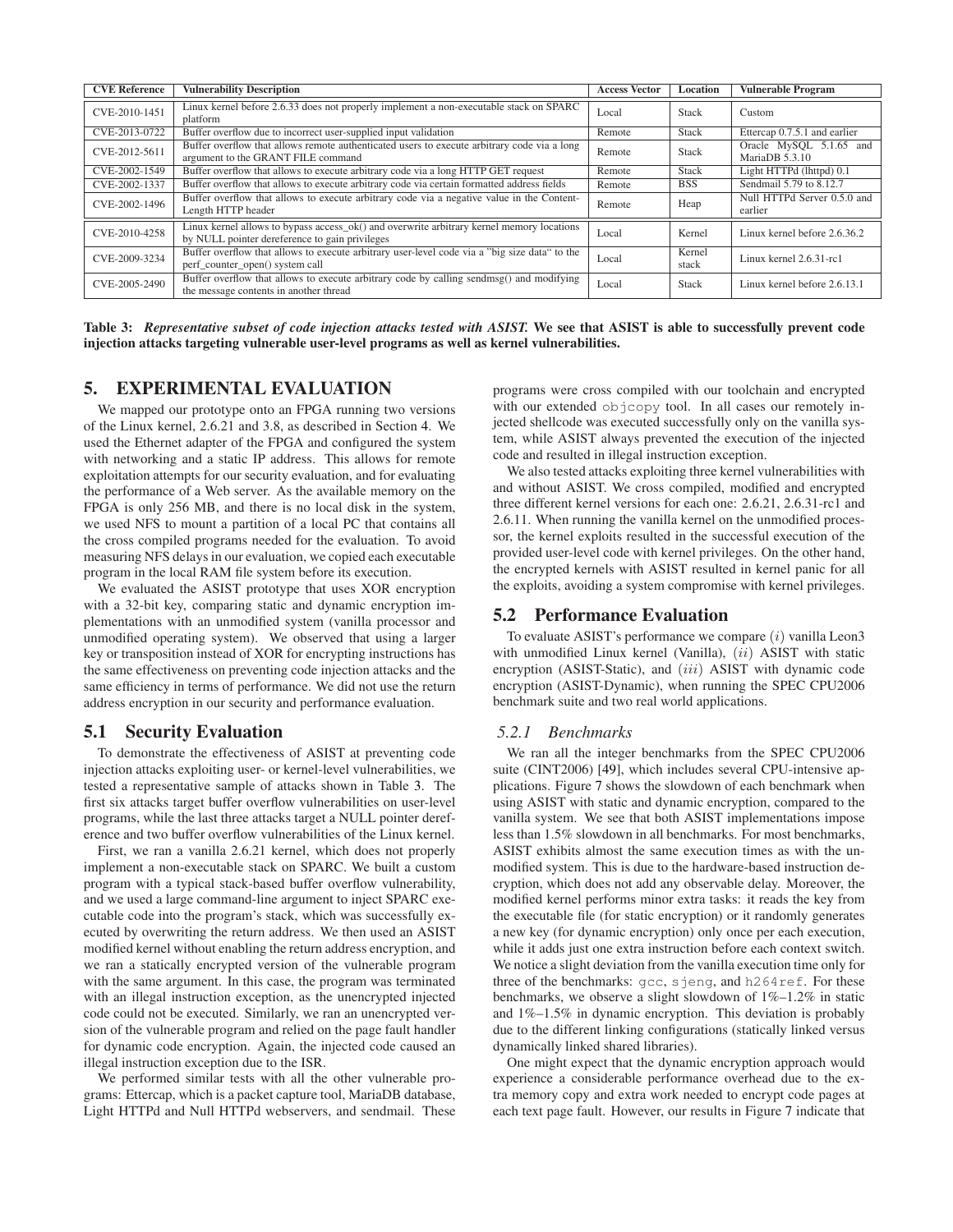

<span id="page-9-0"></span>**Figure 7:** *Runtime overhead using the SPEC CPU2006 benchmark suite.* **We see that both ASIST implementations have negligible runtime overhead compared to the vanilla system.**

| <b>Benchmark</b> | Data page faults per second | Text page faults per second |
|------------------|-----------------------------|-----------------------------|
| 400.perlbench    | 38.4964                     | 1.97215                     |
| 401.bzip2        | 44.3605                     | 0.193831                    |
| $403.\text{gcc}$ | 60.3235                     | 3.93358                     |
| $429$ .mcf       | 51.7769                     | 0.0497679                   |
| 445.gobmk        | 25.4735                     | 0.905984                    |
| 456.hmmer        | 0.0546246                   | 0.0223249                   |
| 458.sjeng        | 71.9751                     | 0.0676988                   |
| 462.libquantum   | 5.18675                     | 0.0486765                   |
| 464.h264ref      | 3.19614                     | 0.0333707                   |

<span id="page-9-1"></span>**Table 4:** *Data and text page faults per second when running the SPEC CPU2006 benchmark suite.* **All benchmarks have very few text page faults per second, which explains the negligible overhead of the dynamic encryption approach.**

dynamic encryption performs equally well with static encryption. Thus, our proposed approach to dynamically encrypt program code at the page fault handler, instead of statically encrypt the code before program's execution, does not seem to add any extra overhead.

To better understand the performance of this approach, we instrumented the Linux kernel to measure the data and text page faults of each process that uses the dynamic encryption mode. Table [4](#page-9-1) shows the data and text page faults per second for each benchmark. We see that all benchmarks have a very low rate of text page faults, and most of them experience significantly less than one text page fault per second. Moreover, we observe that the vast majority of page faults are for data pages, while only a small percentage of the total page faults are related to code. Therefore, we notice a negligible overhead with dynamic code encryption at the page fault handler for two main reasons:  $(i)$  as we see in Table [4,](#page-9-1) text page faults are very rare, and  $(ii)$  the overhead of the extra memory copy and page encryption is significantly less that the page fault's overhead for fetching the requested page from disk. Note that in our setup we use a RAM file system instead of an actual disk, so a production system may experience an even lower overhead.

The very low page fault rate for pages that contain executable code makes the dynamic encryption a very appealing approach, as it imposes practically zero runtime overhead, and at the same time it supports shared libraries and transparently generates a new key at each program execution.

#### *5.2.2 Real-world Applications*

We evaluated ASIST with two real-world applications. First, we ran the lighttpd Web server in a vanilla system and in the two versions of ASIST. We used another machine located in the local network to repeatedly download 14 files of different sizes, ranging from 1 KB to 8 MB, and we measured the average download time for each file. Figure [8](#page-10-0) shows the slowdown of the download time as a function of the file size for each system. We see that ASIST does not impose any considerable delay, as the download time remains within 1% of the vanilla system for all files. We also notice that both static and dynamic encryption implementations perform almost equally good. We measured the page faults caused by lighttpd: 261 data page faults per second, and just 0.013 text page fault per second. Thus, the dynamic encryption did not add any runtime overhead to the server. Moreover, we observed that most of the text page faults occur during the first few milliseconds of the lighttpd execution, when the code is loaded into memory, and then practically no text page fault occurs.

In our last benchmark we ran an sqlite3 database in the vanilla and in the two ASIST setups. To evaluate the performance of sqlite3 we used the C/C++ SOLite interface to implement a simple benchmark that reads a large tab-separated file and updates a table's entries with the respective values. Figure [9](#page-10-1) shows the slowdown when inserting data into the database using this benchmark as a function of the number of insertions. ASIST imposes less than 1% slowdown on the database's operation for both static and dynamic approaches, even on small datasets that do not provide ASIST with enough time to amortize the encryption overhead.

# **6. RELATED WORK**

**Instruction Set Randomization.** ISR was initially introduced as a generic defense against code injections by Kc et al. [\[31\]](#page-11-24) and Barrantes et al. [\[9,](#page-11-20) [10\]](#page-11-21). To demonstrate the feasibility of ISR, they proposed implementations with bochs [\[33\]](#page-11-37) and Valgrind [\[36\]](#page-11-39) respectively. Hu et al. [\[29\]](#page-11-23) implemented ISR with Strata SDT tool [\[42\]](#page-11-40) using AES as a stronger encryption for instruction randomization. Boyd et al. [\[13\]](#page-11-22) propose a selective ISR to reduce the runtime overhead. Portokalidis and Keromytis [\[41\]](#page-11-25) implemented ISR using Pin [\[34\]](#page-11-38) with moderate overhead and shared libraries support. In Section [2.3](#page-2-1) we described in more detail all the existing software-based ISR implementations and we compared them with ASIST. ASIST addresses most of the limitations of the existing ISR approaches owing to its simple and efficient hardware support.

**Defenses against code injection attacks.** Modern hardware platforms support non-executable data protection, such as the No eXecute (NX) bit [\[38\]](#page-11-44). NX bit prevents stack or heap data from being executed, so it is capable to protect against code inject attacks without performance degradation. However, its effectiveness depends on its proper use by software. For instance, an application may not set the NX bit on all data segments due to backwards compatibility constraints, self-modifying code, or bad programming practices. We believe that ASIST can be used complementary to NX bit to serve as an additional layer of security, e.g., in case that NX bit may not be applicable or can be bypassed. For instance, many ROP exploits use the code of mprotect() to make executable pages with injected code, bypassing the NX bit protection. This way, they can execute arbitrary code to implement the attack without the need of more specific gadgets, which may not be easy to find, e.g., due to the use of Address Space Layout Randomization (ASLR). In contrast, these exploits cannot execute any injected code in a system using ASIST, as this code will not be correctly encrypted. Thus, ASIST with ASLR provides a stronger defense.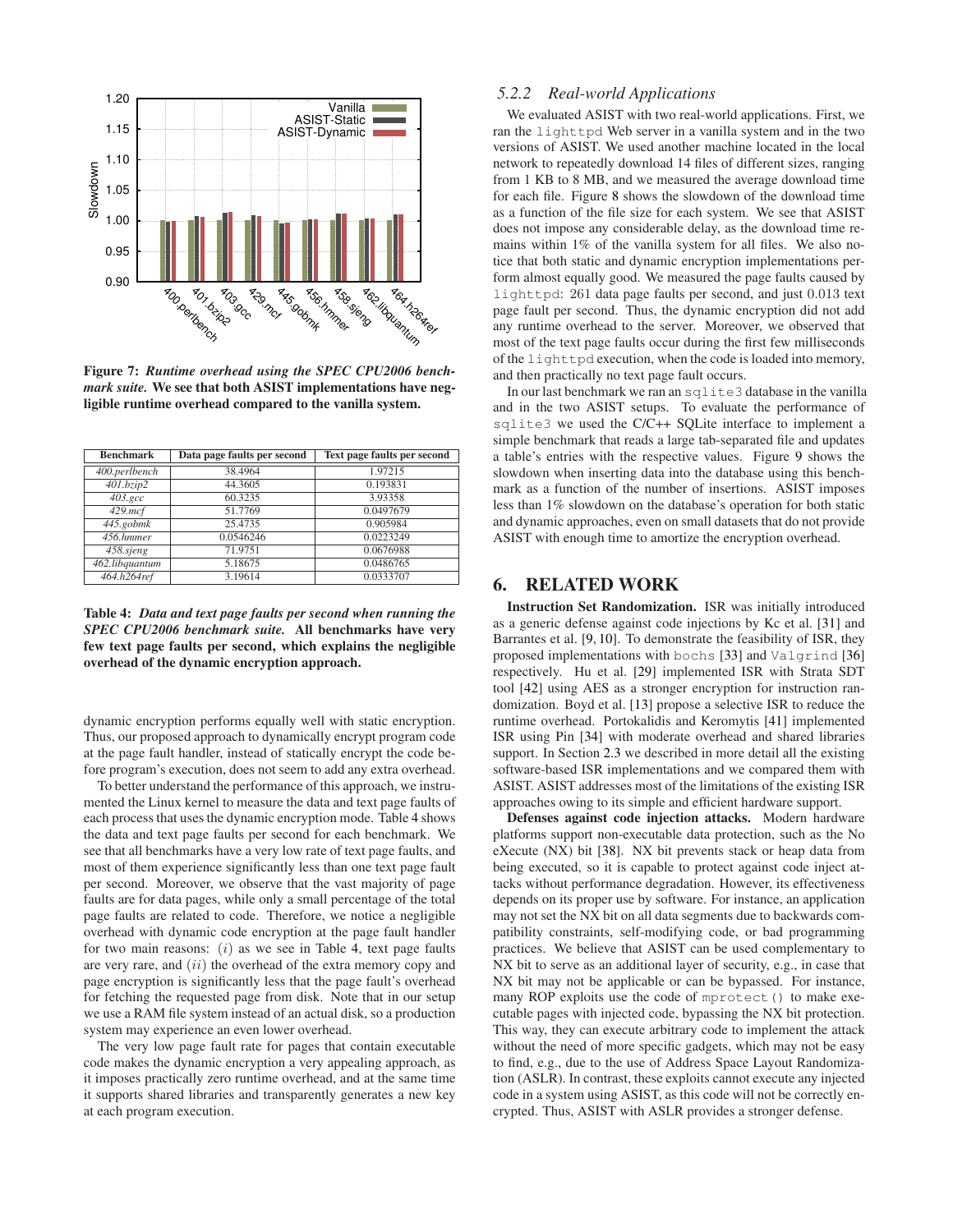

<span id="page-10-0"></span>**Figure 8:** *Slowdown when downloading different files from a lighttpd Web server as a function of the file size.* **We see that ASIST adds less than 1% delay for all file sizes.**

A recent attack demonstrated by Snow et al. [\[47\]](#page-11-45) is also able to bypass NX bit and ASLR protection using ROP. First, it exploits a memory disclosure to map process's memory layout, and then it uses a disassembler to dynamically discover gadgets that can be used for the ROP attack. ASIST with ASLR, however, is able to prevent this attack: even if memory with executable code leaks to the attacker, the instructions will be encrypted with a randomlygenerated key. This way, attacker will not be able to disassemble the code and find useful gadgets. ASIST ensures that key does not reside in process's memory, while stronger encryption algorithms (like AES) can also fit in our design to avoid inferring the key.

SecVisor [\[43\]](#page-11-46) protects the kernel from code injection attacks using a hypervisor to prevent unauthorized code execution. While SecVisor focuses on kernel's code integrity, ASIST prevents the execution of unauthorized code in both user- and kernel-level.

**Defenses against buffer overflow attacks.** StackGuard [\[21\]](#page-11-3) uses canaries to protect the stack, while PointGuard [\[20\]](#page-11-2) encrypts all pointers while they reside in memory and decrypts them before they are loaded into a register. Both techniques are implemented with compiler extensions, so they require program recompilation. In contrast, BinArmor [\[46\]](#page-11-47) protects existing binaries from buffer overflows without access to source code, by discovering the data structures and then rewriting the binary.

**Other randomization-based defenses.** Address Space Layout Randomization (ASLR) [\[39\]](#page-11-48) randomizes the memory layout of a process at runtime or at compile time to protect against code-reuse attacks. Giuffrida et al. [\[27\]](#page-11-49) propose an approach with address space randomization to protect the operating system kernel. Bhatkar et al. [\[11\]](#page-11-50) present randomization techniques for the addresses of the stack, heap, dynamic libraries, routines and static data in an executable. Wartell et al. [\[52\]](#page-11-51) randomize the instruction addresses at each execution to address code-reuse attacks. Jiang et al. [\[30\]](#page-11-52) prevent code injections by randomizing the system call numbers.

**Hardware support for security.** There are numerous research efforts aiming to provide hardware support for security without sacrificing performance. Dalton et al. [\[22,](#page-11-53) [23\]](#page-11-4) propose a hardwarebased architecture for dynamic information flow tracking, by extending a SPARC V8 processor with four tag bits per each register and memory word, as well as with tag propagation and runtime checks to defend against buffer overflows and high-level attacks. Greathouse et al. [\[28\]](#page-11-28) present a design for accelerating dynamic analysis techniques with hardware support for unlimited watchpoints. These efforts significantly reduce the performance cost for dynamic information flow analysis, which has a very high overhead in software-based implementations. Frantzen and Shuey [\[25\]](#page-11-5) im-



<span id="page-10-1"></span>**Figure 9:** *Slowdown when inserting data into sqlite3 as a function of the number of insertions.* **We see that ASIST experiences less than 1% slowdown even for very small datasets.**

plement a hardware-assisted technique for the SPARC architecture to protect the return address. Tuck et al. [\[50\]](#page-11-6) propose hardware encryption to protect function pointers from buffer overflow attacks with improved performance, extending the computationally expensive software-based pointer encryption used by pointguard [\[20\]](#page-11-2). Our approach is similar to these works: we also propose hardware support for another existing technique that prevents the execution of any code that is not authorized to run in the system.

# **7. CONCLUSIONS**

We have presented the design, implementation and evaluation of ASIST: a hardware-assisted architecture for ISR support. ASIST is designed to offer  $(i)$  improved performance, without runtime overhead,  $(ii)$  improved security, by protecting the operating system and resisting key guessing attempts, and  $(iii)$  transparent operation, with shared libraries support and no need for any program modifications. Our experimental evaluation shows that ASIST does not impose any significant overhead (less than 1.5%), while it is able to prevent code injection attacks that exploit user-level and kernel-level vulnerabilities. We have also proposed a new approach for dynamic code encryption at the page fault handler when code is first loaded into process's memory. This approach transparently encrypts unmodified binaries that may use shared libraries with a new key at each execution, offering protection against incremental key guessing attacks. Our results indicate that dynamic code encryption is efficient, without adding any overhead, due to the low text page fault rate. Our work shows that ASIST can address most of the limitations of existing software-based ISR implementations while adding less than 0.7% additional hardware to a SPARC processor. We believe that ASIST can be easily ported to other architectures to strengthen existing defenses against code injection attacks.

## **Acknowledgments**

We thank the anonymous reviewers for their valuable feedback. We also thank the Computer Architecture and VLSI Systems Lab of FORTH-ICS for providing access to FPGAs and design tools. The project was co-financed by the European Regional Development Fund (ERDF) and national funds, under the Operational Programme "Competitiveness & Entrepreneurship" (OPCE II), Measure "COOPERATION" (Action I). This work was also supported in part by the European Union's Prevention of and Fight against Crime Programme "Illegal Use of Internet" - ISEC 2010 Action Grants, grant ref. HOME/2010/ISEC/AG/INT-002, and by the FP7 projects NECOMA and SysSec, funded by the European Commission under Grant Agreements No. 608533 and No. 257007.